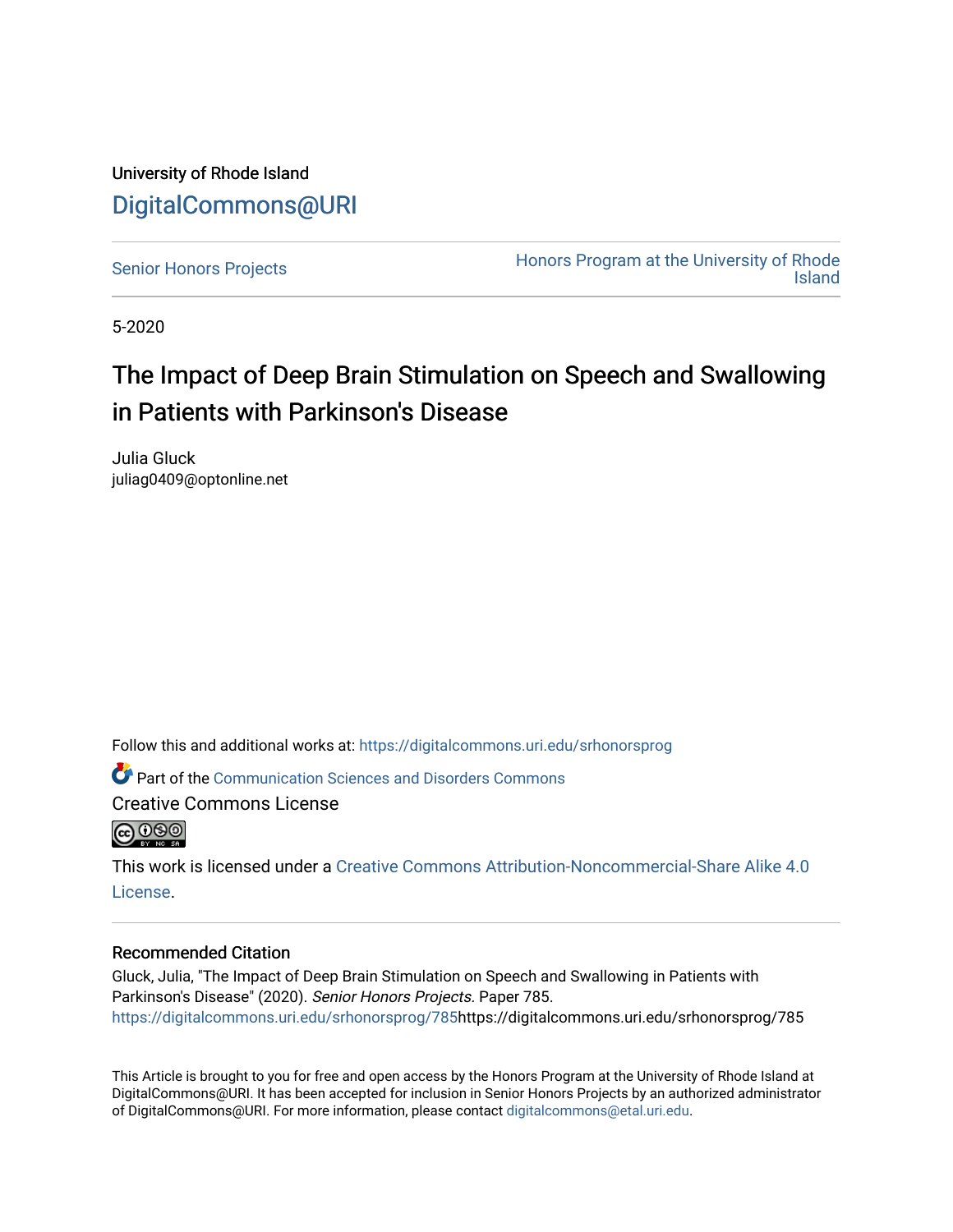Disease

Julia Gluck

University of Rhode Island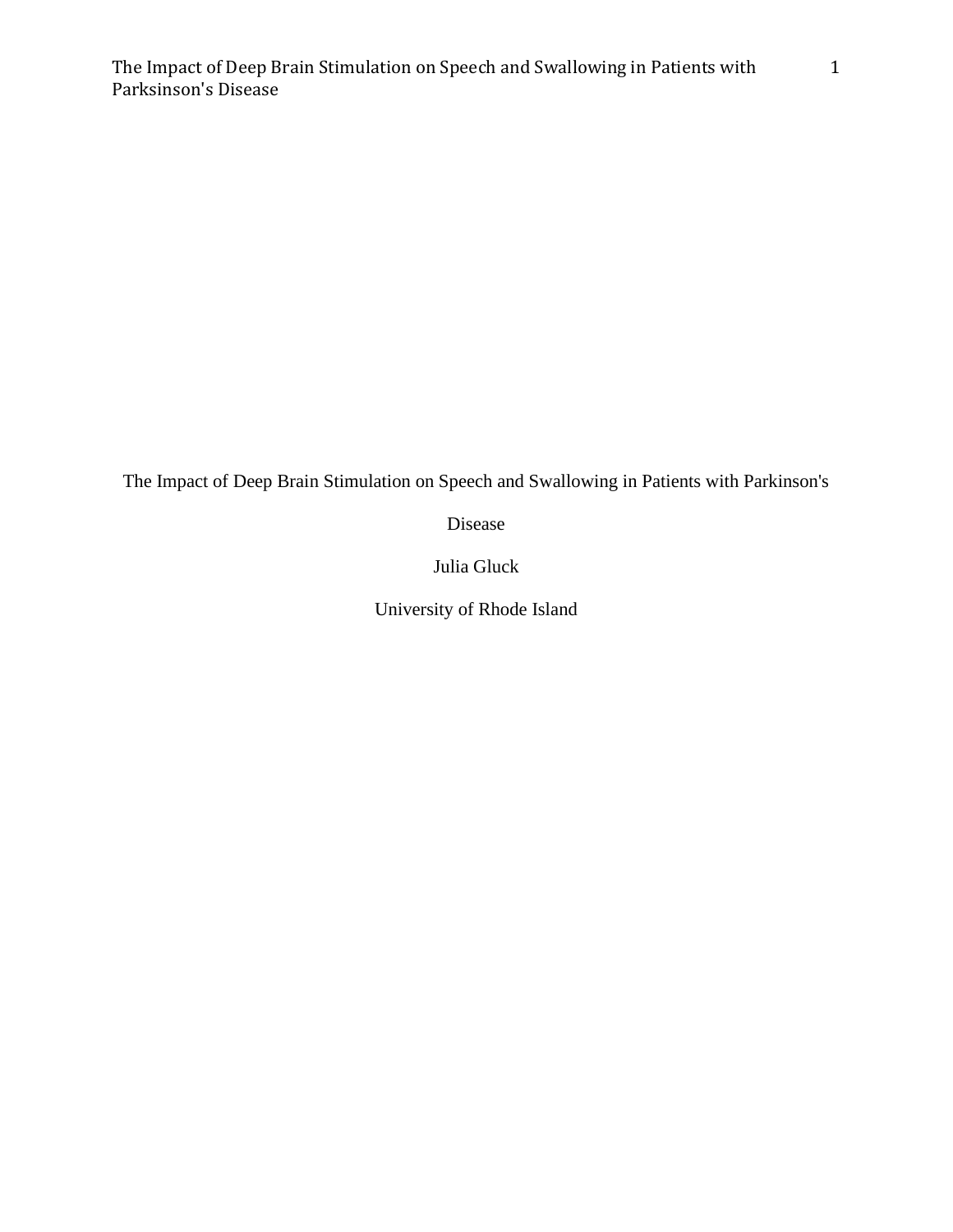## **Abstract**

Each year, according to parkinson.org, approximately 60,000 people in the US are diagnosed with Parkinson's Disease (PD). PD is a neurodegenerative disorder that affects dopamine-producing neurons in the portion of the brain called the Substantia Nigra. Symptoms of PD include resting tremors, muscle rigidity, and speech difficulties regarding articulation and vocal quality. There is no cure for PD, however, pharmaceutical, behavioral, and surgical interventions such as deep brain stimulation (DBS) can be used to treat symptoms of PD. Although there is a significant amount of research regarding the effects of DBS in patients with PD, there is little evidence describing how DBS specifically affects speech and swallowing for individual patients with PD. This project is intended to analyze the impact of DBS on speech and swallowing in two patients with PD at follow up evaluations post-DBS implementation.

## **Background: Key Terms/Definitions**

DBS: A surgical intervention involving the implantation of electrodes in the brain, and an impulse generator battery beneath the collarbone or abdomen.

Formants: Amplified harmonics. Concentrations of acoustic energy

Speech Intelligibility: How well a person's speech is understood by others.

DDK: Measurement of how quickly someone can rapidly produce alternating sounds.

Clinical Significance: Impact on clinical practice.

HINT: Hearing in noise test.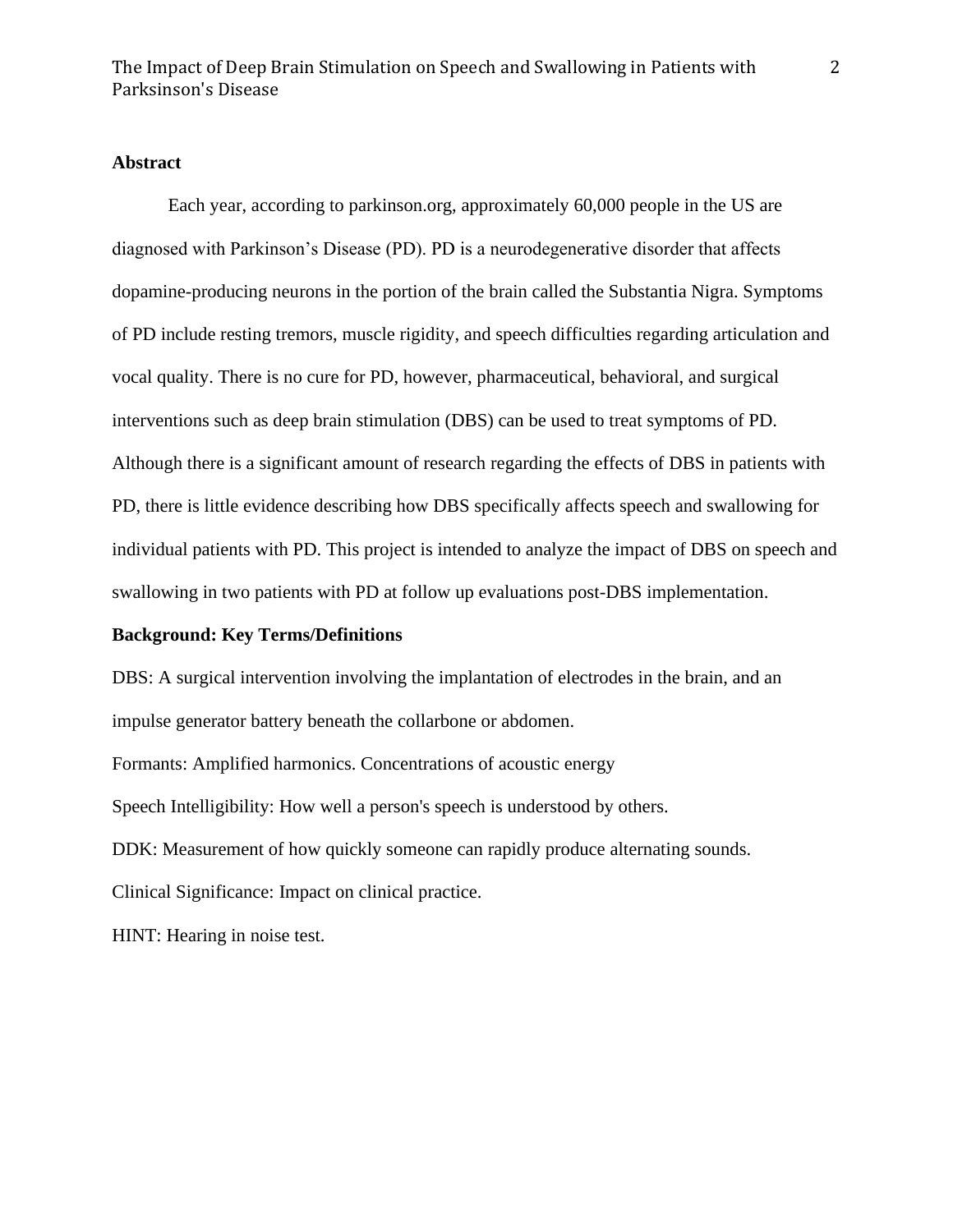#### **Methods**

This project uses previously collected data from two participants (DBS 01 and DBS 02) who underwent DBS implantation. The original data were obtained pre-DBS implantation, postsurgery, and at 3-month intervals following the post-surgical evaluation. The independent variables include: (1) First and second formants of the vowels  $\alpha$ ,  $\dot{\alpha}$ ,  $\dot{\alpha}$ , and  $\alpha$  during sentence reading to determine vowel space area. (2) Vocal intensity during paragraph reading from the "Farm passage." (3) Vocal intensity during picture description. The participants were given a picture and asked to describe the picture in detail for one-minute. (4) Percent speech intelligibility during a word reading task. Participants read words and sentences randomly selected from the Speech Intelligibility Test, and five listeners transcribed what they heard from audio recordings of this task. (5) Vocal intensity during a monologue. Participants discussed a topic of interest for one minute. (6) Perceptual data from questionnaires addressing communication and swallowing function. Participants completed self-assessments (EAT-10, VAS) rating quality of life related to speech, swallowing, eating, and socializing. (7) Oral motor examination to assess facial symmetry, lip, jaw, and tongue movement, dentition, hard palate integrity, soft palate elevation/symmetry, ability to follow motor commands, volitional cough, dry swallow, diadochokinetic rates (DDK) and word/sentence repetition. (8) Vocal intensity and duration of vowel prolongation. Participants sustained the vowel "ah" six times for as long as possible. (9) Rate and volume of swallowing during a timed swallow test, where participants drank 150ml of water as quickly as possible, swallowed three presentations of liquid (pureed applesauce), and ate several small cookies. (10) kPa of pressure generated by the tongue and lips was measured using the Iowa Oral Performance Instrument model (IOPI). The IOPI used a pressure transducer to determine right, left, and center lip pressures, as well as pressure between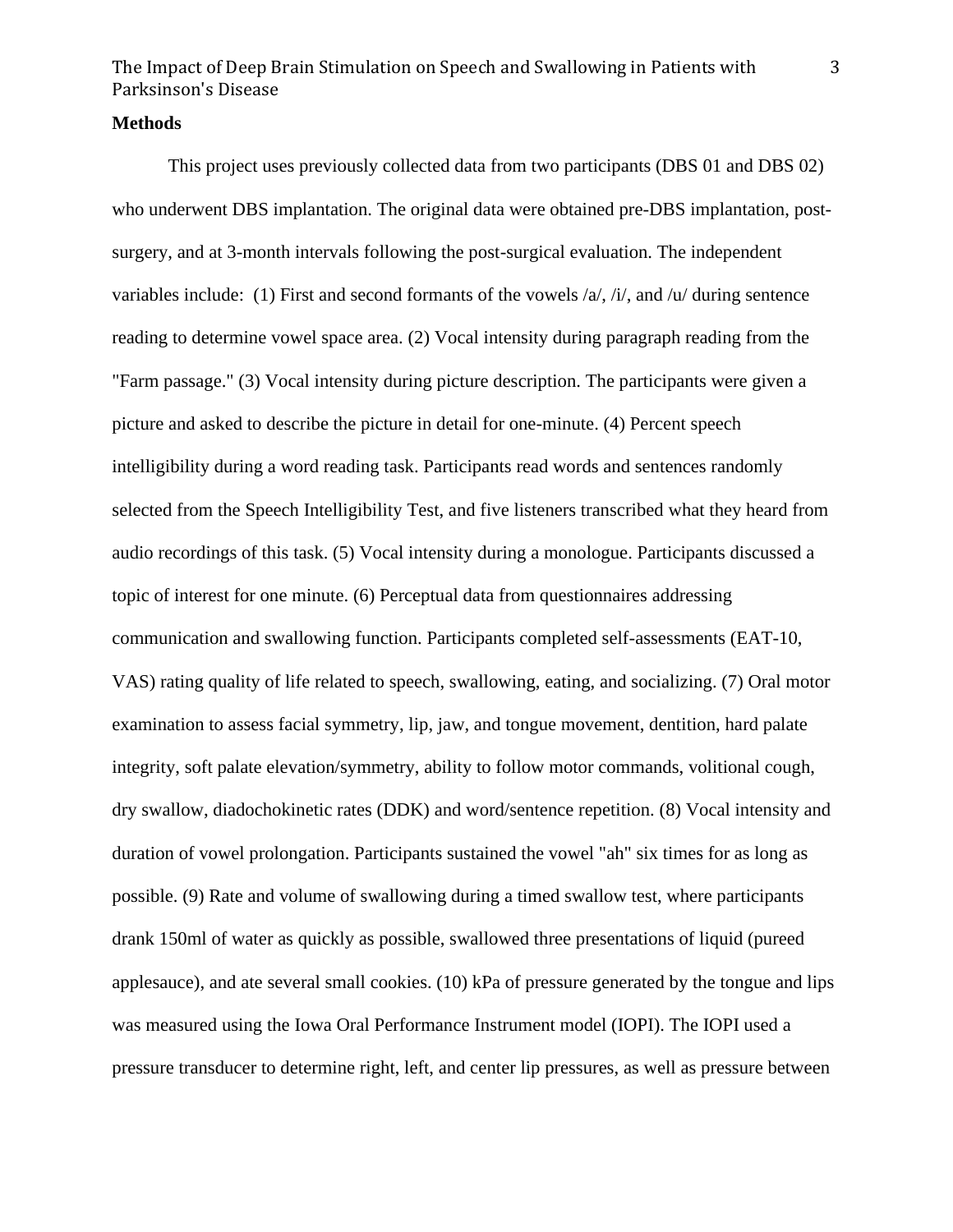the alveolar ridge and anterior tongue. (11) Pressure generated during maximum inspiration pressure (MIP) and maximum expiration pressure (MEP). These were measured using an RPM01 respiratory pressure meter. A mouthpiece was placed between the lips and tongue and secured with a bite block to measure MIP and MEP.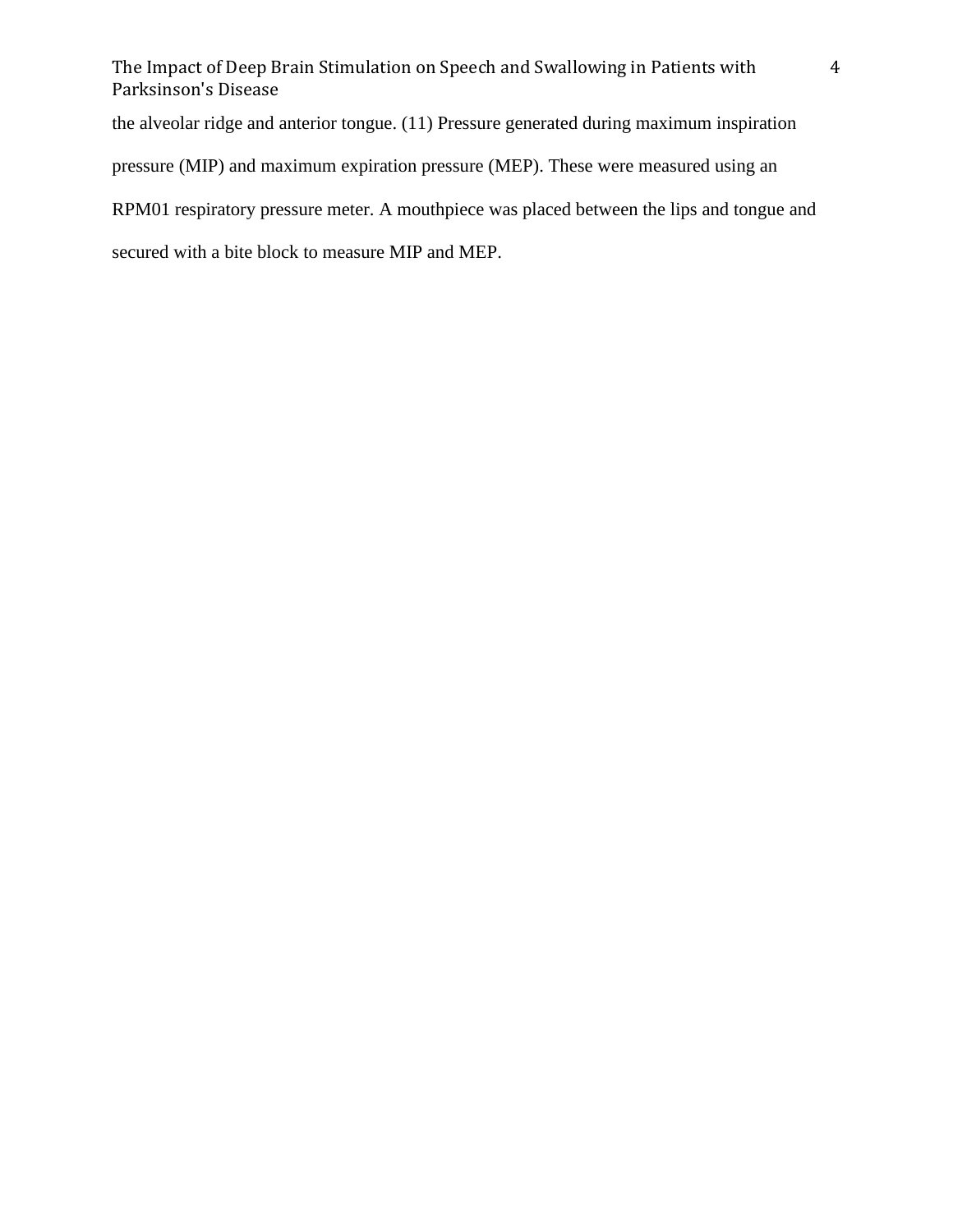## **DBS 01 Results**

DBS 01 had statistically significant improvements from pre-post for the monologue on various topics (p value .011) and sustained "ah" phonation (p value .001). DBS 01 from pre-FU only had statistically significant improvements for the monologue (t value .039). DBS 01 effect size pre-post was small for sentence reading (.21), picture description (.34), monologue on various topics (.42), and sustained "ah" phonation (.23). DBS 01 effect size from pre-FU decreased for all tasks except for HINT sentences, where there was an increase from trivial to small effect size (increase from .18 to .21). All other effect sizes decreased from pre-FU, with small effect sizes remaining for picture description (.25), and monologue on various topics (.25). Overall, DBS 01's baseline loudness for all tasks was significantly below average for his age and gender.

| <b>Task</b>           | Pre Avg | <b>Post Avg</b> | <b>Pre-Post</b> | Effect | <b>FU Avg</b> | Pre-FU | <b>Effect</b> |
|-----------------------|---------|-----------------|-----------------|--------|---------------|--------|---------------|
|                       | (SD)    | (SD)            | t-test          | Size   | (SD)          | t-test | Size          |
| <b>Sentence</b>       | 61.61   | 58.53           | 0.084           | 0.21   | 58.77         | 0.062  | 0.19          |
| <b>Reading</b>        | (9.51)  | (3.64)          |                 |        | (3.49)        |        |               |
| Paragraph             | 60.36   | 59.50           | 0.214           | 0.09   | 59.64         | 0.375  | 0.06          |
| <b>Reading</b>        | (5.39)  | (3.59)          |                 |        | (5.67)        |        |               |
| <b>Picture</b>        | 62.22   | 56.00           | 0.195           | 0.34   | 57.65         | 0.112  | 0.25          |
| <b>Description</b>    | (12.22) | (0.63)          |                 |        | (2.45)        |        |               |
| <b>Word List</b>      | 57.07   | 58.11           | 0.080           | 0.18   | 57.68         | 0.325  | 0.12          |
| <b>Reading</b>        | (2.91)  | (2.94)          |                 |        | (2.04)        |        |               |
| <b>HINT</b>           | 56.56   | 57.76           | 0.094           | 0.18   | 58.00         | 0.144  | 0.21          |
| <b>Sentences</b>      | (3.67)  | (2.66)          |                 |        | (3.01)        |        |               |
| <b>Monologue</b>      | 55.84   | 63.00           | 0.011           | 0.42   | 58.96         | 0.039  | 0.25          |
| <b>Various Topics</b> | (7.74)  | (7.84)          |                 |        | (3.36)        |        |               |
| <b>Sustained</b>      | 65.38   | 67.75           | 0.001           | 0.23   | 65.76         | 0.466  | 0.03          |
| Ah                    | (6.26)  | (3.41)          |                 |        | (5.08)        |        |               |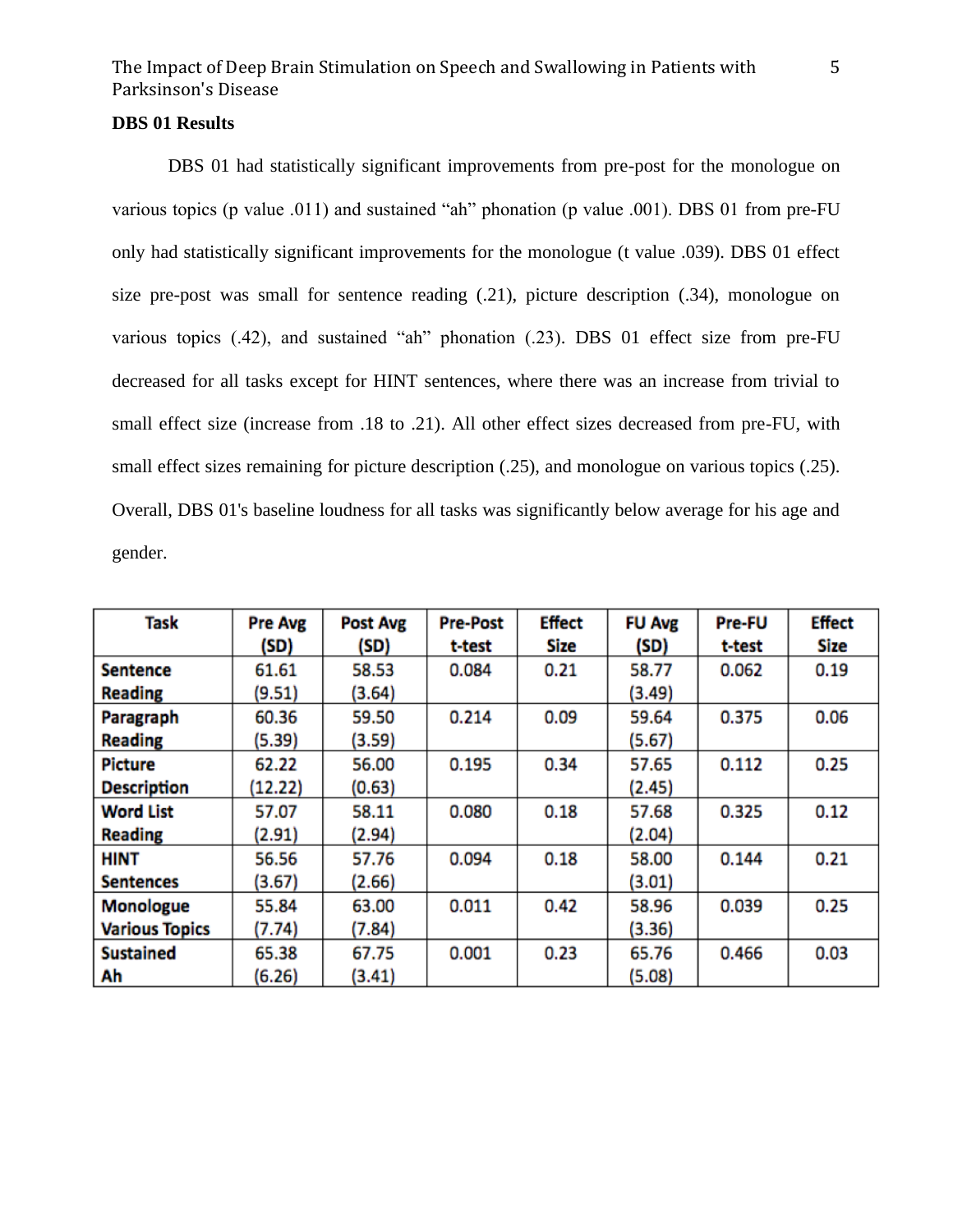## **DBS 02 Results**

DBS 02 had statistically significant improvements from pre-post for sentence reading (t value .020), word list reading (p value .042), monologue on various topics (t value.001) and sustained "ah" phonation (t value 0.00). DBS 02 pre-post effect size was small for paragraph reading (.28), word list reading (.26) and monologue on various topics (.38). DBS 02 pre-post effect size was moderate for sentence reading (.51), and large for sustained "ah" phonation. DBS 02 pre-post effect size was trivial for picture description (.05) and HINT sentences (.04). DBS 02 pre-FU effect size was large for sustained "ah" phonation (.82), moderate for sentence reading (.51), and small for paragraph reading (.28), word list reading (.26) and monologue on various topics (.38). DBS 02 had statistically significant improvement pre-FU for all tasks, and each task had a large effect size except for word list reading (.47).

| Task                  | <b>Pre Avg</b> | Post Avg | <b>Pre-Post</b> | <b>Effect</b> | <b>FU12 Avg</b> | Pre-FU12 | <b>Effect</b> |
|-----------------------|----------------|----------|-----------------|---------------|-----------------|----------|---------------|
|                       | (SD)           | (SD)     | t-test          | Size          | (SD)            | t-test   | Size          |
| <b>Sentence</b>       | 50.89          | 56.70    | 0.020           | 0.51          | 68.80           | 0.000    | 0.88          |
| <b>Reading</b>        | (6.85)         | (0.82)   |                 |               | (0.86)          |          |               |
| Paragraph             | 56.32          | 59.50    | 0.059           | 0.28          | 67.79           | 0.000    | 0.86          |
| <b>Reading</b>        | (4.09)         | (6.44)   |                 |               | (2.52)          |          |               |
| <b>Picture</b>        | 56.91          | 57.38    | 0.432           | 0.05          | 63.72           | 0.000    | 0.59          |
| <b>Description</b>    | (6.19)         | (2.84)   |                 |               | (2.44)          |          |               |
| <b>Word List</b>      | 56.69          | 58.76    | 0.042           | 0.26          | 62.37           | 0.000    | 0.47          |
| <b>Reading</b>        | (3.74)         | (3.87)   |                 |               | (6.64)          |          |               |
| <b>HINT</b>           | 57.14          | 59.08    | 0.057           | 0.04          | 65.37           | 0.000    | 0.78          |
| <b>Sentences</b>      | (4.04)         | (3.53)   |                 |               | (2.28)          |          |               |
| <b>Monologue</b>      | 57.82          | 60.95    | 0.001           | 0.38          | 64.81           | 0.000    | 0.72          |
| <b>Various Topics</b> | (4.03)         | (3.54)   |                 |               | (2.46)          |          |               |
| <b>Sustained</b>      | 63.88          | 71.65    | 0.000           | 0.82          | 76.65           | 0.000    | 0.97          |
| Ah                    | (2.11)         | (3.07)   |                 |               | (1.23)          |          |               |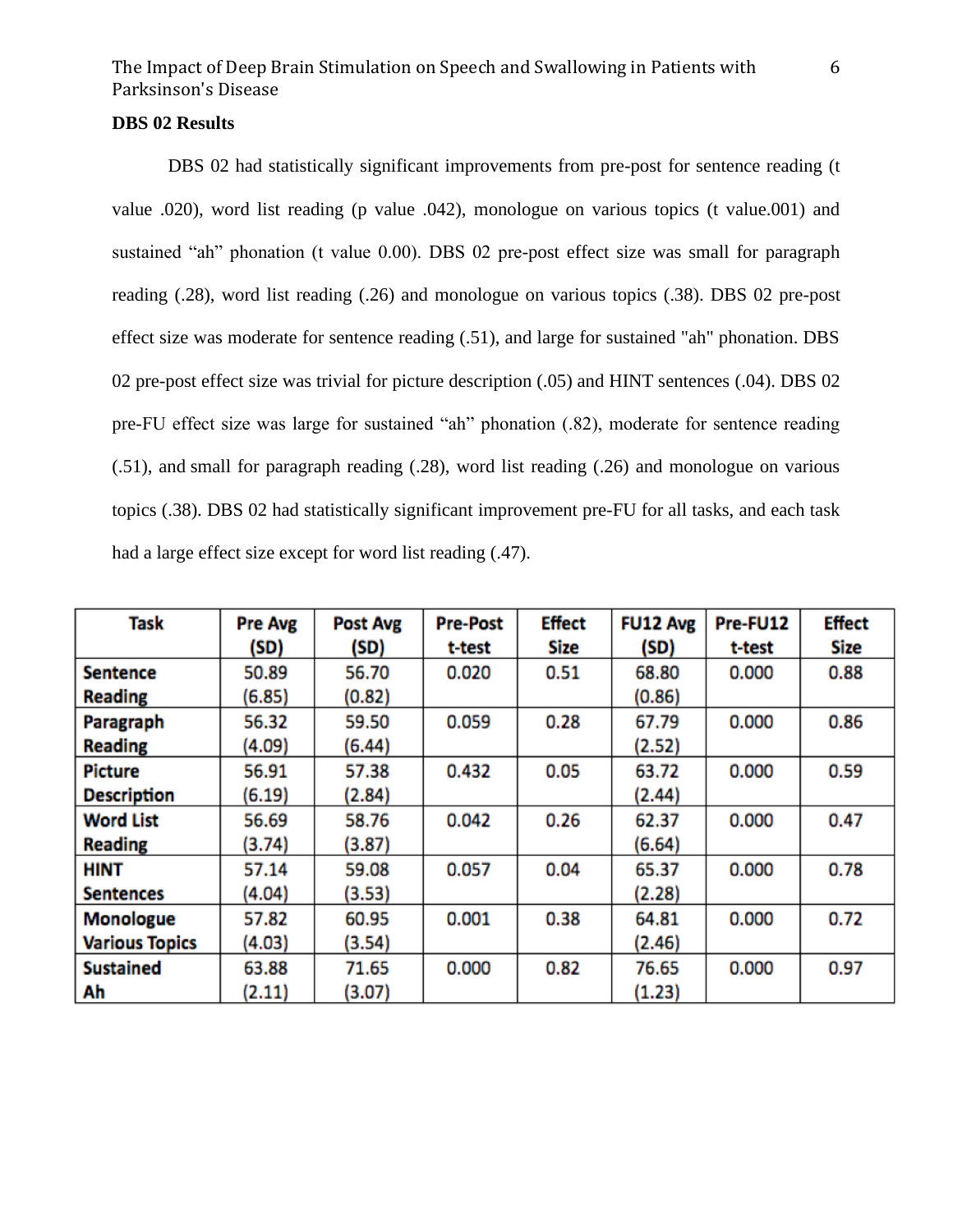## **Discussion**

T-tests and effect sizes were calculated for each patient from pre-post, and from post-FU to determine statistical and clinical significance. Overall, DBS 01's baseline loudness for all tasks was significantly below average for his age and gender. DBS 01 showed statistically significant improvements from pre-post for monologue on various topics and sustained "ah" phonation, but from pre-FU, there were only statistically significant improvements for the monologue. DBS 01 showed clinical significance for picture description and monologue on various topics from prepost, as these tasks had a small effect size. DBS 01 also showed clinical significance from pre-FU for HINT sentences, where the effect size increased from trivial to small, despite effect sizes decreasing for all other tasks. DBS 02 showed statistically and clinically significant improvement for all tasks. DBS 02's p-values from pre-FU were 0.00 for all speech tasks. DBS 02 had effect sizes from pre-post ranging from trivial to moderate. DBS 02's effect sizes from pre-FU increased to be large for all speech tasks except word list reading, as the effect size grew from small to moderate. These data show that DBS 02 had statistically and clinically significant improvements following DBS implementation for all speech tasks.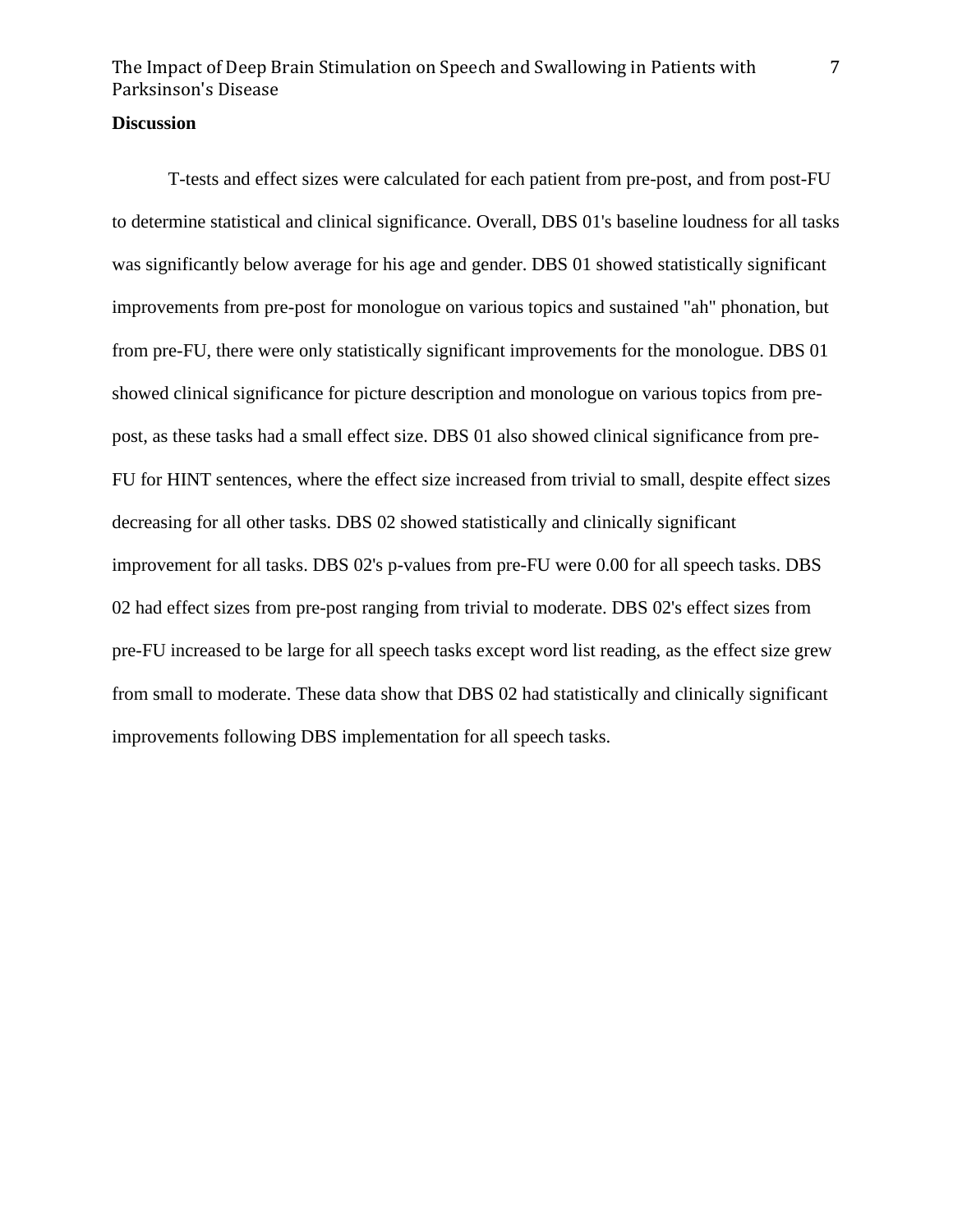#### Works Cited:

Deep brain stimulation (DBS) for the treatment of Parkinson's disease and other movement disorders. (n.d.). Retrieved April 13, 2020, from [https://www.ninds.nih.gov/About-](https://www.ninds.nih.gov/About-NINDS/Impact/NINDS-Contributions-Approved-Therapies/DBS)[NINDS/Impact/NINDS-Contributions-Approved-Therapies/DBS](https://www.ninds.nih.gov/About-NINDS/Impact/NINDS-Contributions-Approved-Therapies/DBS)

Dysphonia and Dysarthria in People With Parkinson's Disease After Subthalamic Nucleus Deep Brain Stimulation: Effect of Frequency Modulation. (2018, October 25). Retrieved October 6, 2019, from [https://www.jvoice.org/article/S0892-1997\(18\)30254-6/pdf.](https://www.jvoice.org/article/S0892-1997(18)30254-6/pdf)

Is lowering stimulation frequency a feasible option for subthalamic deep brain stimulation in Parkinson's disease patients with dysarthria? (2019, April 24). Retrieved October 6, 2019, from [https://www.sciencedirect.com/science/article/abs/pii/S1353802019302135.](https://www.sciencedirect.com/science/article/abs/pii/S1353802019302135)

Mollaei, F., Shiller, D. M., Baum, S. R., Gracco, V. L., & Centre for Research on Brain. (2018, December 18). The Relationship Between Speech Perceptual Discrimination and Speech Production in Parkinson's Disease. Retrieved April 13, 2020, from [https://pubs.asha.org/doi/10.1044/2019\\_JSLHR-S-18-0425](https://pubs.asha.org/doi/10.1044/2019_JSLHR-S-18-0425)

Schulz, G. M., & Grant, M. K. (2000). Effects of Speech Therapy and Pharmacologic and Surgical Treatments on Voice and Speech in Parkinson's Disease: A Review of the Literature. Retrieved October 6, 2019, from [https://mail.google.com/mail/u/1/#search/lmahler@uri.edu/FMfcgxwDrRXKJmXqSHTc](https://mail.google.com/mail/u/1/#search/lmahler@uri.edu/FMfcgxwDrRXKJmXqSHTcNShvXFkGsMhT?projector=1&messagePartId=0.1) [NShvXFkGsMhT?projector=1&messagePartId=0.1.](https://mail.google.com/mail/u/1/#search/lmahler@uri.edu/FMfcgxwDrRXKJmXqSHTcNShvXFkGsMhT?projector=1&messagePartId=0.1)